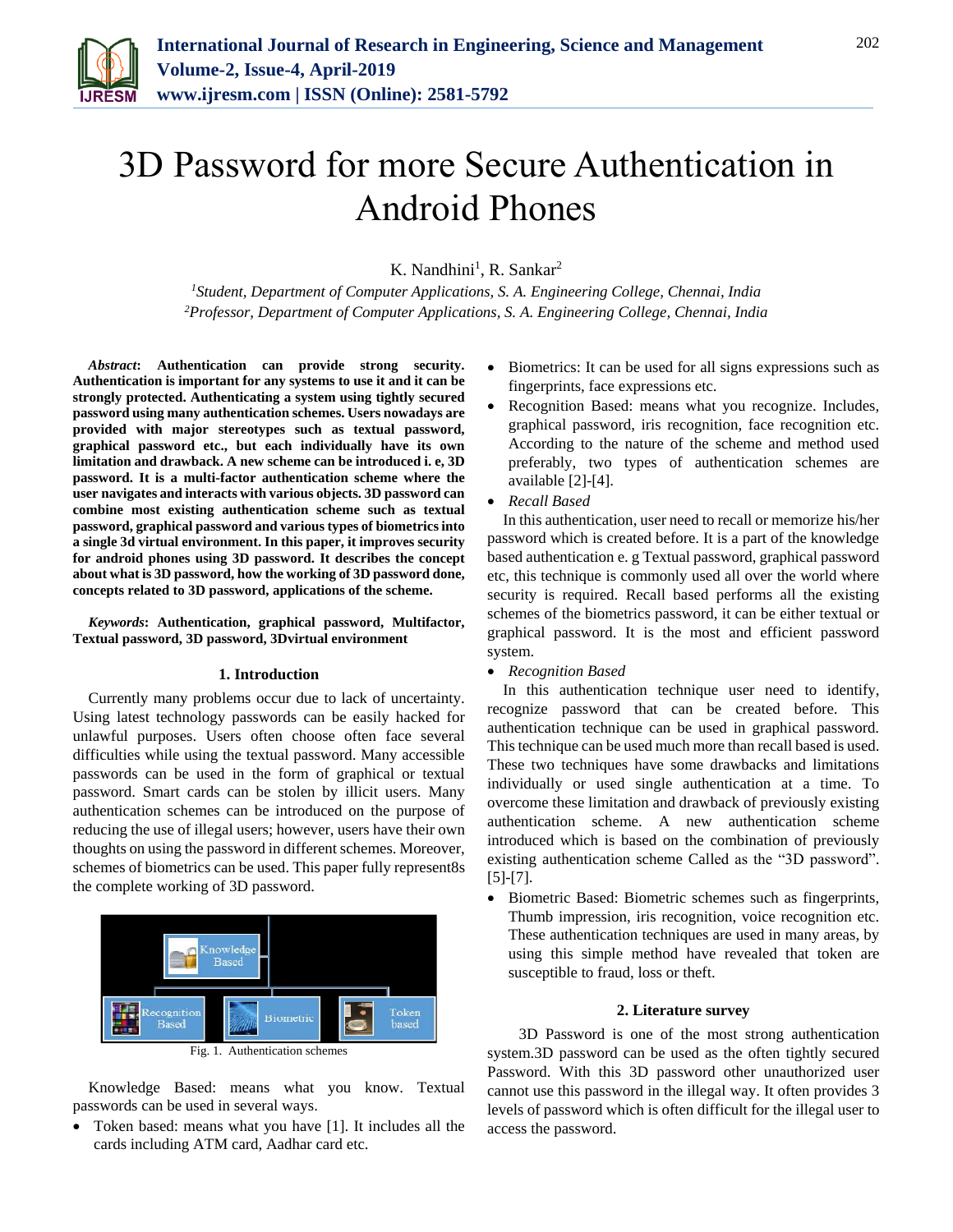

#### **3. Existing system**

Generally current authentication system suffers from many weaknesses. Commonly textual password can be used which can be easily cracked by the application of various brute force attacks. currently accessible graphical password has a password breathing space which is slighter than or equal to the textual password space. smart cards and tokens can be stolen. Moreover, authentication can be cancelled. The 3d password is a multi-factor authentication scheme in a single 3D virtual environment to the user. The design of the 3D environment and the type of objects selected determine the 3D password key space. Users can have the choice to choose whether the 3D password will be recall, recognition, or token based or mixture of two schemes or more.

*Disadvantages*

- It is more expensive than other authentication technique.
- Large time and large memory space required.
- Shoulder surfing attack can attack this scheme.
- Difficult for blind people to use this technology.

#### **4. Proposed system**

This proposed system combining all the multi factor schemes that can be capable of securing the authentication in android. Users have their own idea of selecting their Passwords as token based, recognition based and biometrics [9]. This lack of restriction over the selection of passwords determine users are different from different ideas. Therefore, to authenticate the secure system users must be aware of the passwords that is adequacy and imperative. The following requirements are contented in the estimated scheme.

- 1. The new scheme secretly protects the system and very difficult for other illegal users to access it.
- 2. This scheme can be difficult to break the security as it is tightly secured.
- 3. The new scheme secrets cannot be written in paper.
- 4. It fails all the existing attack, so it is often difficult to break.

The 3D password contains all the schemes into a single scheme. This 3D virtual environment can interact with many objects or items. The user is obtained with the virtual 3D environment interacting many items or stuff. The actions and exchanges towards the 3D virtual environment constructs the 3D password. The 3D password combines all the existing authentication schemes and techniques that can be used. The 3D password can be used as the one of the most secured password. Nowadays in trending technology it is the most upgraded among the other password. The proposed system being the very successful and it is often very difficult for the illegal users to use it.

The choices of what authentication schemes to be used within the system as the requirements of the 3D password [8]. A user who is efficient of remembering can use the textual password and graphical password. Instead users who have poor recollecting power can use the smart cards and biometrics [10]. Besides user who wishes to keep biometric password can use such as face recognition, iris recognition etc.



Fig. 2. State diagram of 3D password

#### *Advantages*

3d password is multi factor authentication scheme in a 3d virtual environment.

- It fails most of the brute force and dictionary attacks.
- Efficient to use as an end user.
- Flexible, as it provides multifactor authentication i. e token based, knowledge based, biometrics.
- Helps to keep lot of personal details.
- Can be memorized in form of short stories.

#### **5. Working of 3D password**



Fig. 3. Working of 3D password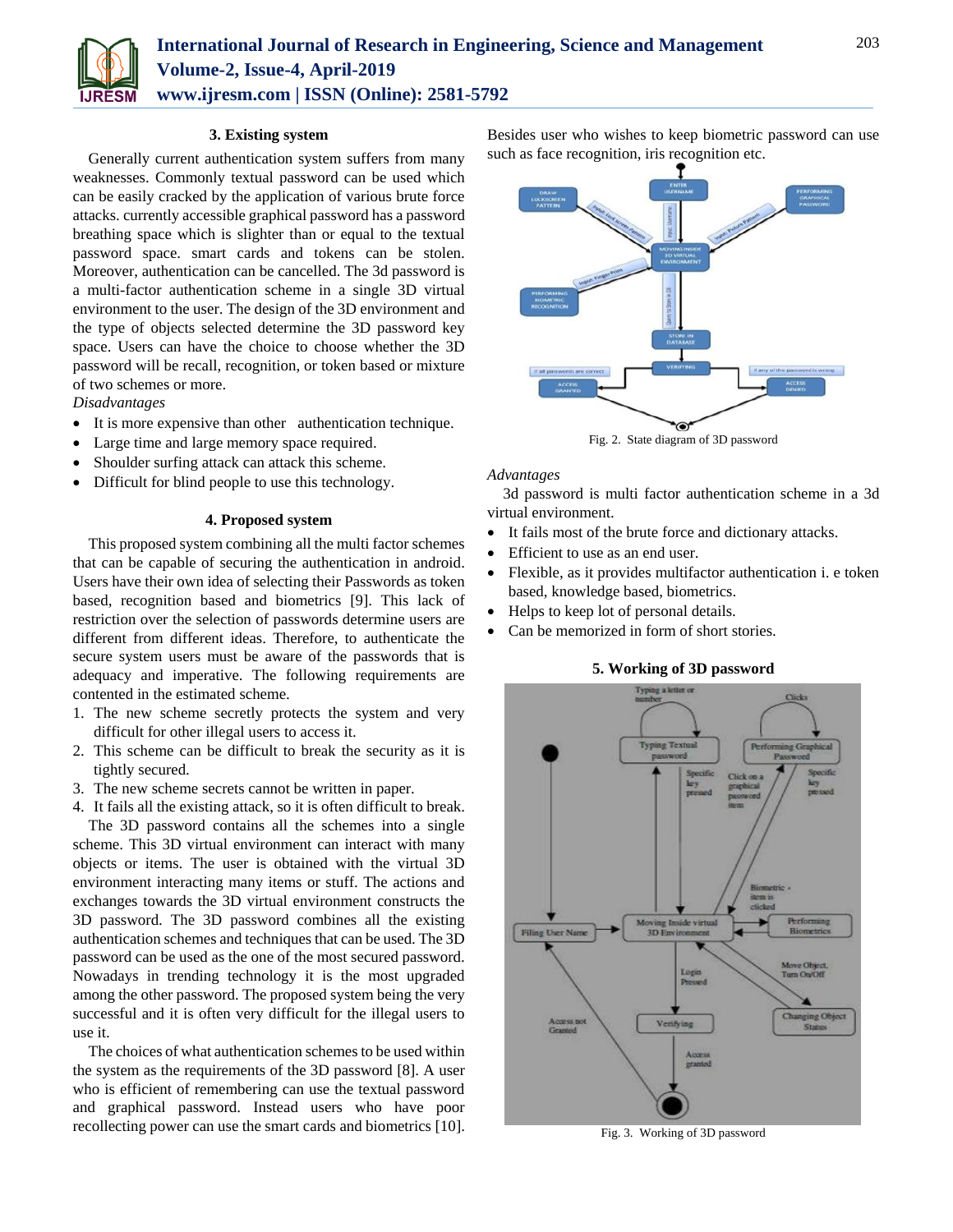

The first step in creating the 3D password is that all the objects in the virtual environment can interacting each other [11]. The 3D virtual environment is visible usually as per the people sight. Objects used in virtual environment can interact with many objects (sized to scale). Possible actions and objects can interact it with the 3D environment. Object responses should be sensitive. The 3D virtual environment can interact with many object in the 3D virtual environment.

The 3D password has been implemented in many fields. Now it can be implemented in android using virtual environment.

#### **6. Algorithm**

## *A. Time Complexity*

Time complexity = A m + B n, here m is indicating time required to communicate with system, & n is time required to process each algorithm in 3D environment. Time complexity provides better interacting with the objects and it can be capable of performing secured complexity. Time complexity is the efficient way of performing security.

## *B. Space Complexity*

Method can contain 3D virtual environment, so that each point the coordinate axis in the working environment [12]. Space complexity can be used with the measure of memory spaces and algorithm used in the complex function.

## *C. Virtualization*

Let us consider G\*G\*G to be the size of the total environment space. distributed with the unique  $(x,y,z)$ coordinates in the 3dimensional virtual environment. Here, system is implementing 3Dimensional password system to provide security to the android mobile.

## **7. Difficulties faced**

## *A. Shoulder Attack*

Attackers observe the user from back shoulder then easily break their authentication.

## *B. More Time and Memory*

To use 3D password, it requires more time and memory chunk because 3D passwords needs more memory space to store in it.

## *C. Expensive*

3D password is more expensive compare to other authentication technique.

## *D. Complexity*

3D password is more complexity in coding.

## **8. Security analysis**

## *A. Timing Attack*

Here the attack is based on how much time is required by the legitimate user in completing successful login using 3D password scheme which gives the attacker mere hints and with this observation attacker can get a clue regarding authenticated user's 3Dpassword length.

Yet this attack is not very much effective as it gives mere clues to the attacker. Thus, it would perhaps be performed as a part of either brute force attack or well-studied attack. If 3D virtual environment is poorly designed, then timing attacks can be effective.

#### *B. Brute Force Attack*

In this kind of attack, the attackers have to try n number of possibilities of a 3D password [2]. As these attacks consider the passwords in automated fashion.

#### *C. Required Time to Login*

In 3D password, time required for successful login varies and depends on number of obvious actions and interactions, the size of a 3D virtual environment.

## *D. Well Studied Attack*

In this attack the attacker tries to find the entire password scheme. In order to instigate such an attacker has to attain knowledge of the most probable This attack is quite difficult that the attacker has to well aware of all the existing schemes to be used. This is quite often difficult the attacker to remember all the previous process, so it cannot be easily unbreakable. It can also be tightly secured.

## *E. Shoulder Surfing Attack*

Here, an attacker uses the camera to record the user 3Dimensional password or the hacker tries to watch the legitimate user creates 3D password. This kind of attack is the most effective than any other attacks on 3Dimensional passwords. Therefore, the 3Dimensional password must be performed in a secure place where shoulder surfing attack can't be performed.

- Shoulder surfing attack can attack this scheme.
- Difficult for blind people to use this technology.

#### **9. Applications**

The 3D password can be used in various applications such as 1. ATM

- 2. Personal Digital Assistance
- 3. Desktop computers and laptop
- 4. Web Authentication
- 5. Security Analysis etc.
- 6. Critical servers.
- 7. Nuclear reactors and military facilities.

#### **10. Result**

3D passwords are more efficient to use, being a tightly secured authentication, it provides very enormous areas to work under the 3D password. A future work is in the field of research.